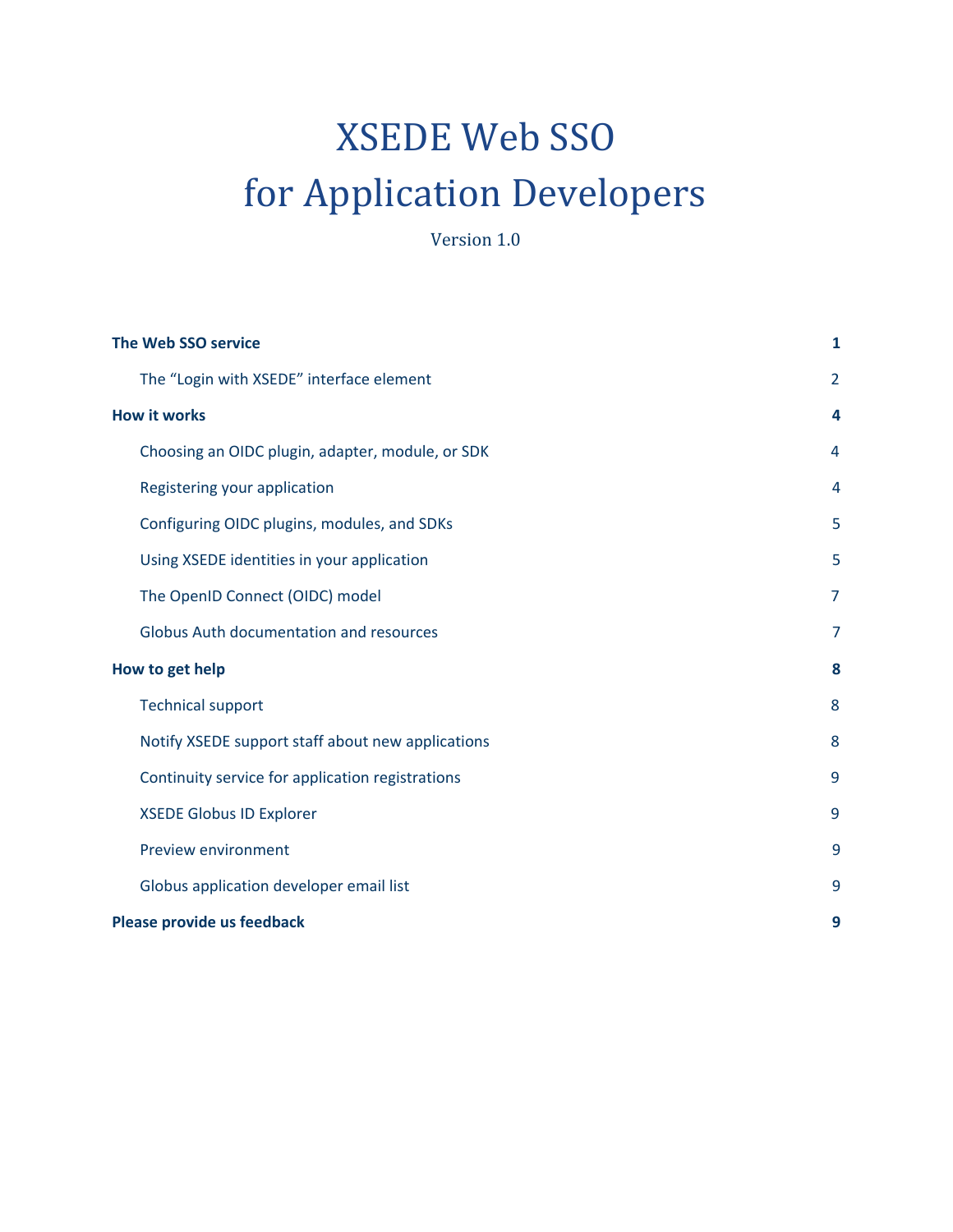# <span id="page-1-0"></span>The Web SSO service

The XSEDE Web SSO service offers XSEDE users **a uniform and consistent process to sign on to applications**. It is intended to be used by the XSEDE User Portal, science gateways, training websites, the Community Software Repository, XSEDE staff applications, and any application that is part of the XSEDE user experience.

When a user wishes to sign on to an application, the following happens.

- 1. The application directs the user to the Web SSO service.
- 2. The Web SSO service allows the user to securely authenticate using an identity provider of the user's choice (this may or may not be XSEDE).
- 3. The Web SSO service returns an XSEDE identity to the calling application.
- 4. The application can then use the XSEDE identity to provide a personalized user experience, including access control (authorization) decisions.
- 5. Meanwhile, the Web SSO service maintains a sign-on session for the user that is used when the user signs on to other Web SSO applications, until the user explicitly signs off.

Beyond the sequence above, the Web SSO service provides the following significant features.

- Users are able to use their XSEDE username and password to sign on with applications.
- Users are able to use their identities from InCommon and eduGAIN member institutions and other academic/research organizations to sign on with applications.
- Applications always receive XSEDE identity data regardless of the IdP used for authentication. Users who haven't already registered with XSEDE or linked an XSEDE identity are directed to do so as they sign on.
- If a user has recently signed on to a Web SSO-enabled application and hasn't signed off, the user may sign on with other Web SSO applications without re-authenticating.
- Users can link their own identities from multiple institutions, enabling applications to make authorization decisions based on a user's full set of identities.
- Users' private credentials (passwords, one-time tokens, etc.) are never exposed to the Web SSO service or to applications that use the Web SSO service.

Figure 1 shows two different people using an application that uses the XSEDE Web SSO service. One person uses the University of Washington to authenticate, while the other uses ORCID. Because both users previously linked their XSEDE identities in the Web SSO service, the application receives their XSEDE identities. (The application can access data from the user's other identity providers with the user's permission.)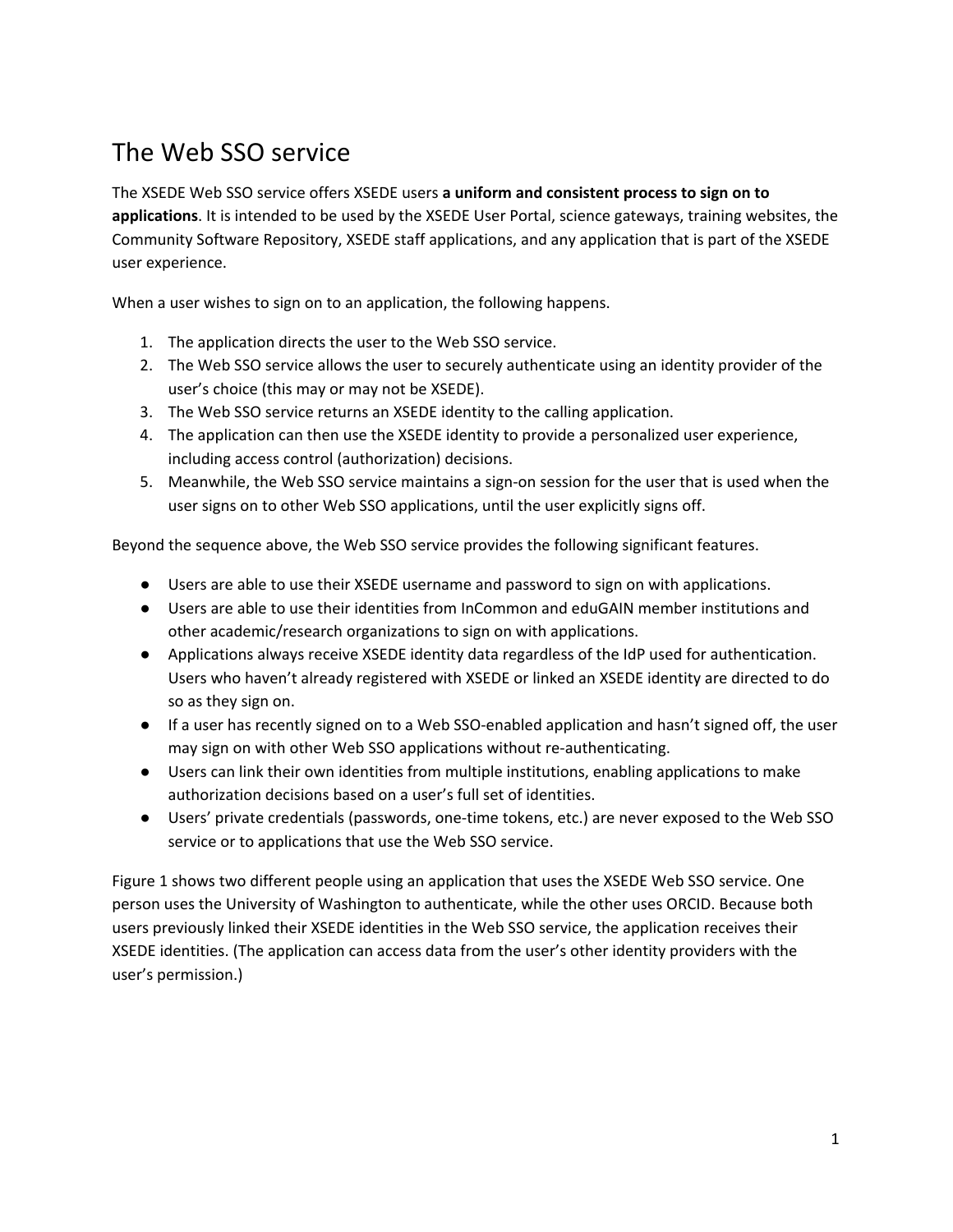

**Figure 1.** Overview of XSEDE's Web SSO service showing two users and one application.

The XSEDE Web SSO service relies heavily on an existing Web SSO system, [Globus](https://docs.globus.org/api/auth/) Auth. Globus Auth is a service of the University of Chicago. Because XSEDE has selected Globus Auth to be its Web SSO service provider, applications that use the XSEDE Web SSO service, in effect, use Globus Auth. However, XSEDE adds several elements and procedures that customize the Globus Auth experience for application developers and for users.

Globus is responsible for managing the user experience for XSEDE's Web SSO service for both application developers and application users. As described in the section, "How to get help," Globus participates closely in XSEDE's operations and user support activities and provides user and developer support for the Web SSO service.

## <span id="page-2-0"></span>The "Login with XSEDE" interface element

If your application uses the XSEDE Web SSO service, XSEDE strongly recommends that you use the "Login with XSEDE" or the "Login to XSEDE" button shown in Figure 2 as the interface to initiate sign-on. The button uses the XSEDE 'X' icon and the XSEDE white-on-navy color scheme. You may scale the button to fit your application's interface.



**Figure 2.** The "Login with XSEDE" and the "Login to XSEDE" buttons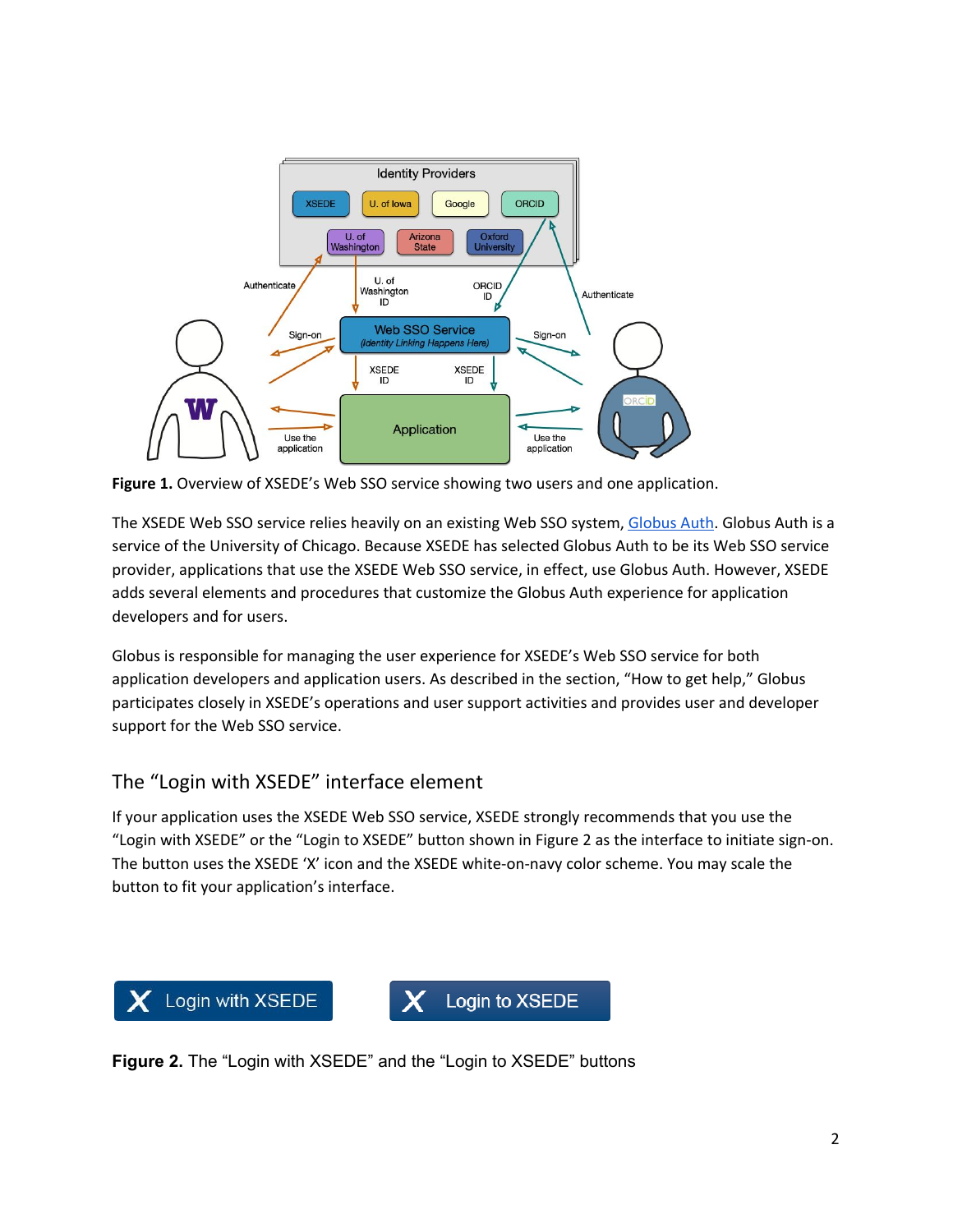The "Login with XSEDE" button is appropriate for applications that work with, but are not part of, the XSEDE system, even if there's a strong relationship to XSEDE. We specifically recommend the "Login with XSEDE" button for Service Provider (SP) web interfaces, for science gateways, for campus services that use XSEDE, and for any other application "powered by XSEDE."

The "Login to XSEDE" button is appropriate for XSEDE system applications, like the XSEDE User Portal (XUP).

Using the "Login with/to XSEDE" button is important for two reasons.

- 1. It offers a uniform user experience across applications that use the service.
- 2. When users see the same design element in multiple applications, it signals that these applications are using a common sign-on mechanism, so signing on (or off) with one application may affect the sign-on status in other applications that display the same element.

The second point is important: when your users sign on to your application (or sign off!), it will affect the behavior of other applications that use the Web SSO service. Giving the user a hint via a common user interface element that a common service is being used will help avoid confusion.

The two examples below show how this button can be used in the XSEDE user portal and other XSEDE applications.

| <b>Enter the Portal</b>                                       | Log in                                                                                                                                                                                            |
|---------------------------------------------------------------|---------------------------------------------------------------------------------------------------------------------------------------------------------------------------------------------------|
| <b>USER NAME</b><br><b>PASSWORD</b>                           | Username<br>Password<br>Remember me<br>n                                                                                                                                                          |
| Login to XSEDE<br>REMEMBER ME<br>Other Sign In Options        | Log in<br>Forgot your password?<br>If this is your first time logging into Confluence, please follow the<br>instructions here to login in using your XSEDE portal username and<br>password.<br>or |
| CREATE ACCOUNT VERIFY ACCOUNT FORGOT PASSWORD FORGOT USERNAME | Login with XSEDE                                                                                                                                                                                  |

**Figure 3.** Two examples of the "Login to/with XSEDE" button

If possible, your application should also indicate the user's signed-on status by displaying the username, especially if your application uses the XSEDE username as described below in "Elements of an XSEDE identity." This will also help users understand that their sign on session is related to XSEDE.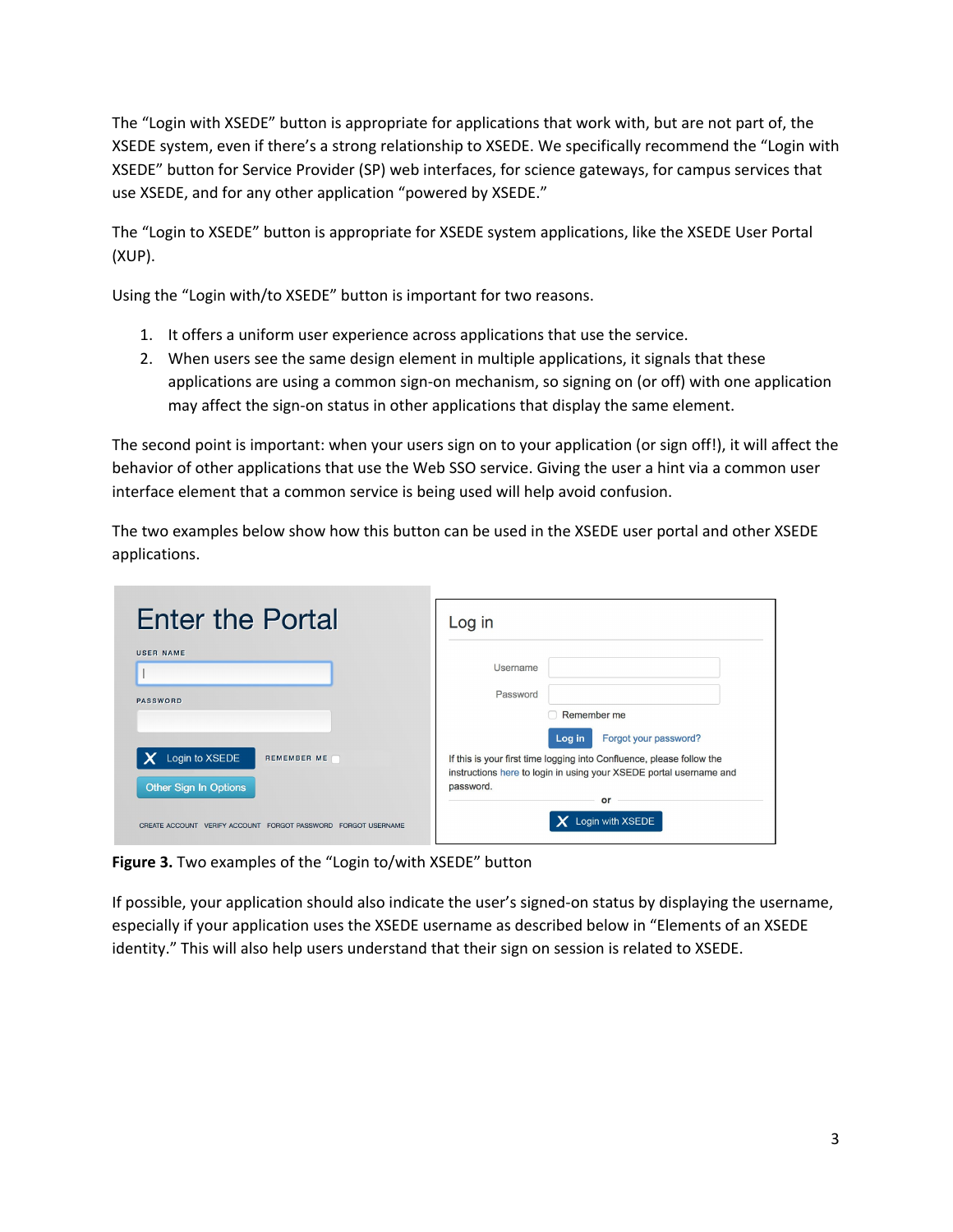# <span id="page-4-0"></span>How it works

To adapt an application to use the Web SSO service, you'll follow these high-level steps.

- 1. Choose an OIDC plugin, adapter, module, or SDK.
- 2. Register your application.
- 3. Configure your OIDC plugin, adapter, module, or SDK to use the XSEDE Web SSO service.
- 4. If you're using an SDK, write code to obtain and use the user's XSEDE identity.
- 5. If you're using a plugin, adapter, or module, configure it to use XSEDE identities.

#### <span id="page-4-1"></span>Choosing an OIDC plugin, adapter, module, or SDK

If you're developing a Web application in a development framework like Django or Flask, or if you're deploying a Web application like WordPress, Drupal, or Liferay, there's most likely a plugin or module that you can install to use the XSEDE Web SSO service. If you can't find it in the product documentation, try a Google search for "*productname* OIDC plugin". Then follow the instructions in the rest of this section to register your application and configure your plugin.

If you're writing your application from scratch, you should look for an OIDC SDK for the programming language you're using. Try a Google search for "*language* OIDC SDK" or "*language* OIDC client". Follow the instructions below to register your application, configure the SDK to use the Web SSO service, and write the code necessary to call the SDK and use the XSEDE identity data it returns.

#### <span id="page-4-2"></span>Registering your application

Like all OIDC services, XSEDE's Web SSO service requires applications to be registered. You'll be registering your application with Globus. To register a new application, visit [developers.globus.org,](https://developers.globus.org/) click "Register your app with Globus," and sign in. Next, either create a project (if this is your first Web SSO application) or select an existing one. The project allows you to organize your application registrations. You can also add other project administrators who will be able to access and manage your application registrations. (See "Continuity service for application registrations" later in this document.) Finally, click the "Add…" menu in your project and select "Add new app."

Complete the App Registration form using the instructions from the Globus Auth [Developer's](https://docs.globus.org/api/auth/developer-guide/#register-app) Guide. Be sure to follow the special XSEDE Web SSO instructions below, and don't forget to click "Create App" when you've finished filling out the form.

#### **Special XSEDE Web SSO registration instructions:**

1. When registering your application with Globus, *you must check the Required Identity box and select "XSEDE."* This instructs the Web SSO service to always return the user's XSEDE identity, regardless of which organization the user authenticates with. Users who haven't already registered with XSEDE or linked an XSEDE identity are directed to do so as they sign on. If you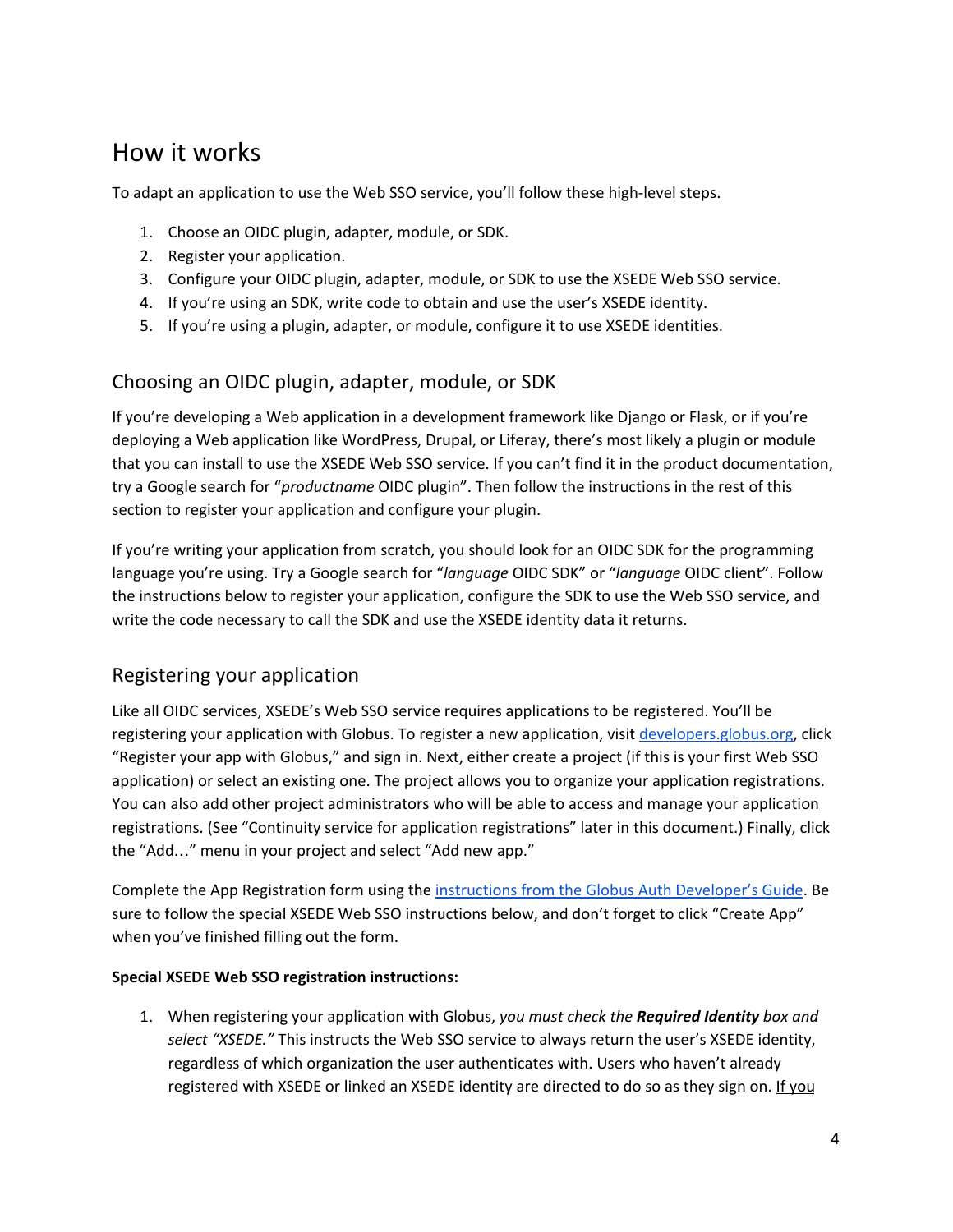don't enable this function when you register your application, the service won't behave as described in this documentation.

2. Check the **Pre-select Identity Provider** box and select "XSEDE." This instructs the Web SSO service to make XSEDE the default organization on your app's login page.

## <span id="page-5-0"></span>Configuring OIDC plugins, modules, and SDKs

The Web SSO service provides a standard OIDC interface, so it will work with existing OIDC plugins, modules, and SDKs. You'll need to configure your OIDC interface to use XSEDE's service, however. The settings in Table 1 will allow an OIDC interface to use the XSEDE Web SSO service.

| <b>OIDC</b> setting    | <b>Web SSO service</b>                                   |
|------------------------|----------------------------------------------------------|
| Authorization endpoint | https://auth.globus.org/v2/oauth2/authorize              |
| Token endpoint         | https://auth.globus.org/v2/oauth2/token                  |
| UserInfo endpoint      | https://auth.globus.org/v2/oauth2/userinfo               |
| OIDC metadata URL      | https://auth.globus.org/.well-known/openid-configuration |
| OIDC scopes            | "openid email profile"                                   |
| Client ID              | Obtained by registering your application (see above)     |
| <b>Client Secret</b>   | Obtained by registering your application (see above)     |

**Table 1.** OpenID Connect (OIDC) configuration settings for the XSEDE Web SSO service

### <span id="page-5-1"></span>Using XSEDE identities in your application

The Web SSO service returns identity data as a JSON object containing name/value pairs. These pairs are called *claims*. The specific claims included in the response are determined by the Web SSO service, the XSEDE IdP, and the consents granted by the application user. (Users must provide consent for their identity data to be released to an application.) Figure 4 provides an example of this response.

In Figure 4, the claims that contain XSEDE IdP data are: name, email, organization, and preferred\_username. The name, email, and organization values come from the user's XSEDE user profile. The value of the preferred\_username claim is the user's XSEDE username with the suffix "@xsede.org".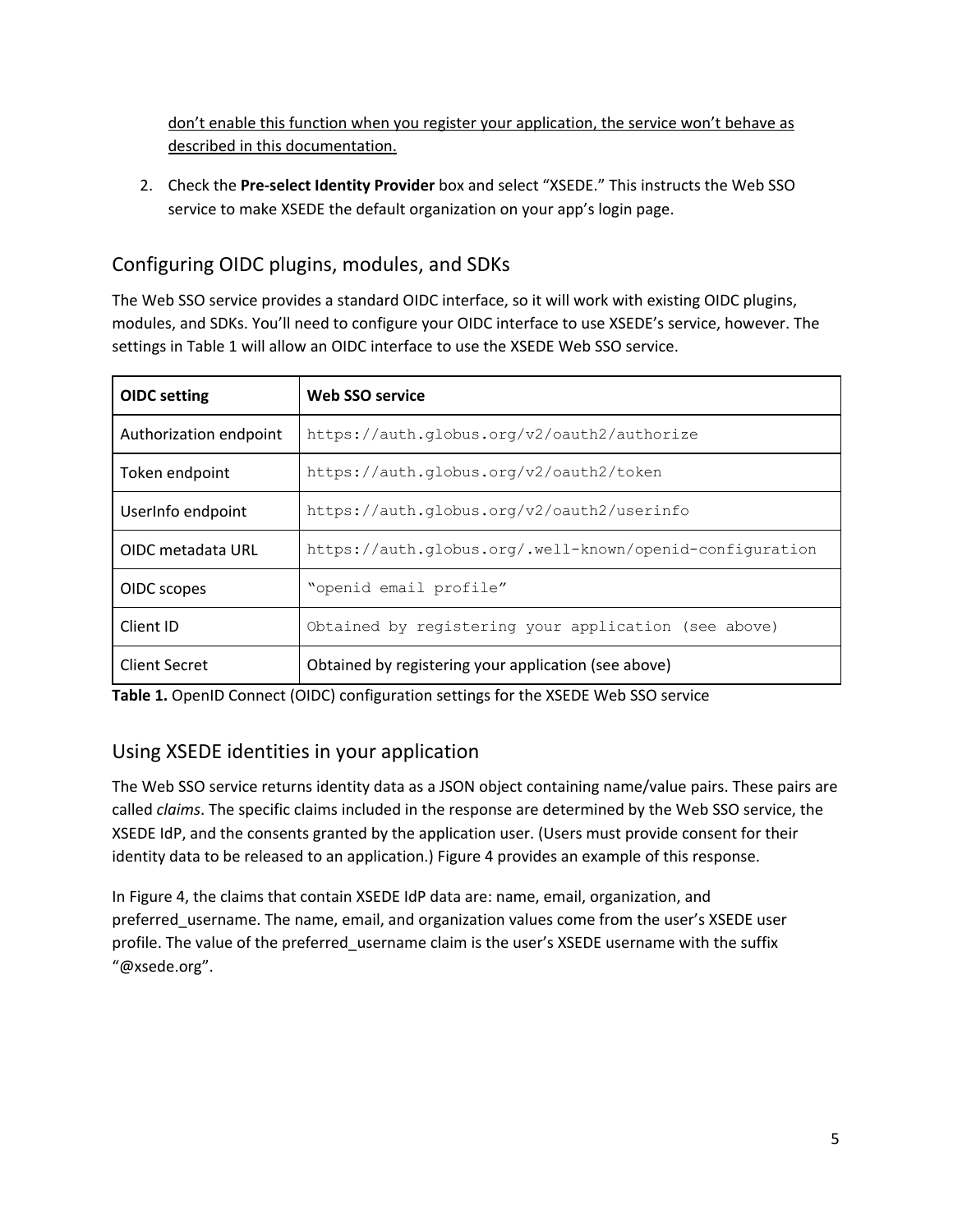```
{
  'identity provider display name': 'XSEDE',
  'sub': 'b3804ef4-d274-11e5-94fb-1f2e32b95784',
  'ysvenkat@xsede.org',
  'identity_provider': '36007761-2cf2-4e74-a068-7473afc1d054',
  'organization': 'University of Illinois at Urbana-Champaign',
  'vyekkira@illinois.edu',
  'name': 'Venkatesh Yekkirala'
}
```
#### **Figure 4.** Identity claims returned by the Web SSO service

If you're using a third-party OIDC plugin, module, or SDK, it might decode the JSON object for you, returning only some of the claims. When you configure the plugin, you'll probably need to choose which of these claims will be used for the username in your application. The following claims will most likely be offered as choices: email, sub, preferred\_username, and name.

Whether you're using a third-party plugin or your own code, **the preferred\_username value is the best choice for uniquely identifying users in your application.** XSEDE, by policy, does not change or recycle usernames, so a given username will always refer to the same person.

When using the preferred\_username claim, you may strip off the "@xsede.org" part or leave it. If you strip it off, you should take care that it actually contains "@xsede.org" and not something else. There are rare error conditions where a different IDP appears in the preferred username value, and it will be harder to detect and resolve those conditions if you strip off the IdP domain without checking that it is, indeed, "@xsede.org".

We strongly recommend against using the email or name fields to uniquely identify users in your application. Users often change these values in their XSEDE profile and they aren't guaranteed to be unique to a single person. This will confuse your application's user database and result in a poor user experience. You can use the email, name, and organization fields as extra information about each user, as long as they are associated with a unique username.

Like the preferred\_username, the sub (short for *subject*) claim is guaranteed to be unique for each user. You might have noticed, however, that the sub claim isn't listed above as coming from XSEDE. It is generated by Globus the first time the user uses Globus to authenticate to XSEDE. Other than its use in the Web SSO service, this value is unknown to XSEDE. If, at any time in the future, XSEDE changes its Web SSO service from Globus to something else, this value would become meaningless and you would need to reassign all of your users to a new identifier. It isn't likely that XSEDE or Globus will provide a migration plan for applications that use the sub claim to identify XSEDE users, so we don't recommend that approach.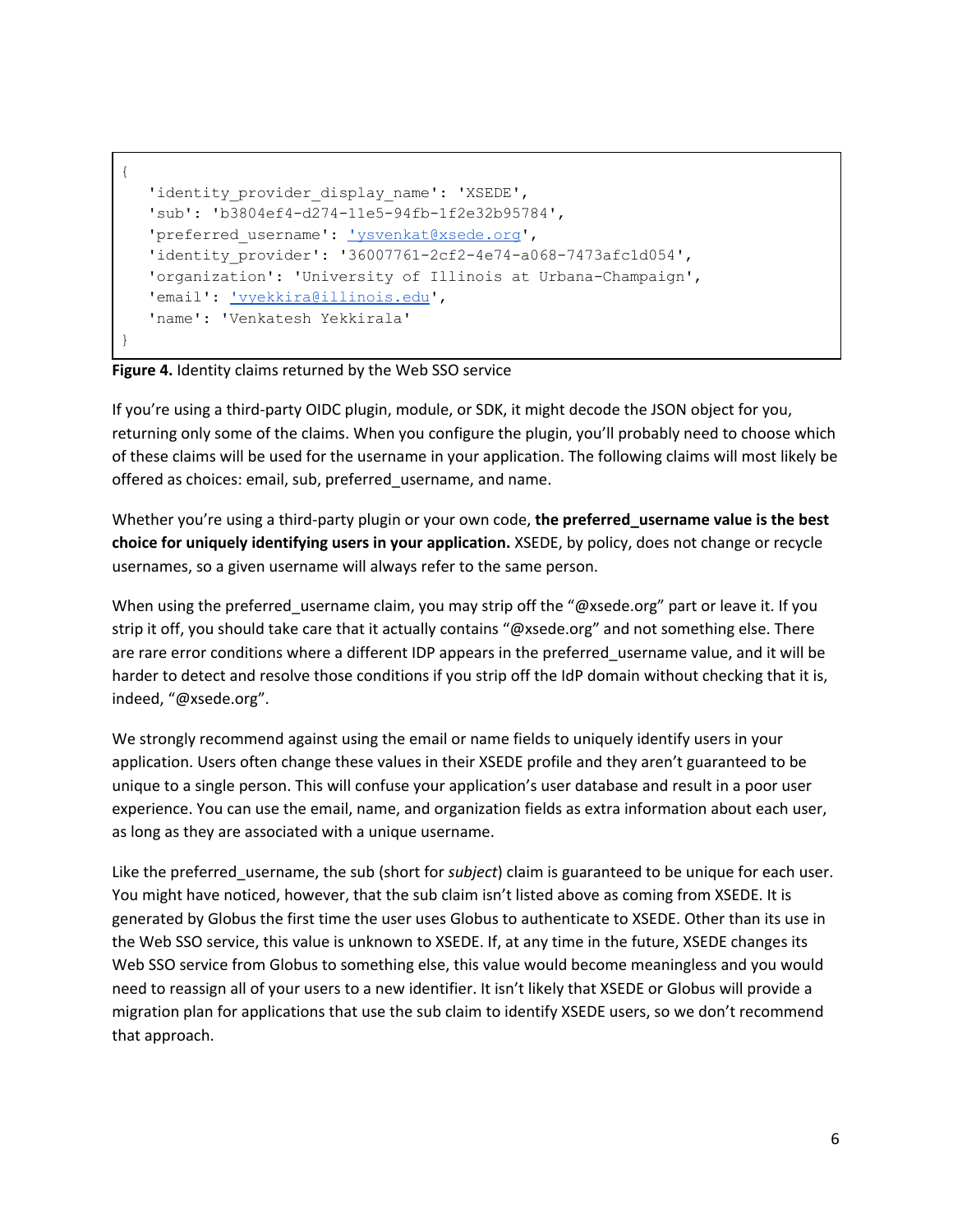## <span id="page-7-0"></span>The OpenID Connect (OIDC) model

XSEDE's Web SSO service provides an OpenID Connect (OIDC) authentication interface. This interface provides three different ways for applications to authenticate users, two of which are documented here. (The third method is not permitted for most applications.) Both methods result in the application gaining access to identity data about the user from XSEDE, and possibly other identity providers as well.

- **Confidential application** By far the most common method, this is intended for web portals (hosted web applications). The application runs on a web server and the user interacts with it via a browser.
- **Native application** Less commonly, OIDC can also be used in applications that users download and run on their own systems or access via a command line. These applications lack a browser interface, but the user will use a browser when signing on to the application. (The browser doesn't have to run on the same system as the application.)

When the user wishes to sign on, the following interactions take place. *If you're using a third-party OIDC* plugin or module, all of these interactions are handled by the plugin or module and your application only *sees the user identity that's returned.*

- 1. The application directs the user's web browser to the Web SSO service. (Native applications prompt the user to open a browser to a specific link.)
- 2. The Web SSO service guides the user to authenticate using an identity provider of the user's choice (this may or may not be XSEDE).
- 3. If the user hasn't already linked an XSEDE identity to the identity the user authenticates with, the Web SSO service guides the user to do so, including registering with XSEDE if necessary.
- 4. The Web SSO service requests the user's permission to release identity data to the application.
- 5. The Web SSO service then returns one or more tokens to the application that can be used to access the user's identity data. (For native applications, the Web SSO service gives the user a code to pass on to the application, and the application uses the code to obtain the tokens by which it gains access to the user's identity data.)

If you're using an SDK, you'll add code to your application to call the SDK for steps 1 and 5 above and to extract the resulting identity data. (Steps 2-4 are interactions between the user and the Web SSO service.) Details on the necessary code are provided with your SDK. If you're using Globus's SDK, see "Globus Auth documentation and resources" below.

### <span id="page-7-1"></span>Globus Auth documentation and resources

If you're using a third-party OIDC plugin or module to access the Web SSO service, you're unlikely to need the following resources. If you're writing your own code using an SDK (including the Globus Python SDK), the following references provide details on how to code applications to use the Web SSO service.

The *Globus Auth [Developer's](https://docs.globus.org/api/auth/developer-guide) Guide* and *Globus Auth API [Reference](https://docs.globus.org/api/auth/reference)* offer general and detailed guidance, respectively, on how to develop applications using Globus Auth. Globus Auth provides XSEDE's Web SSO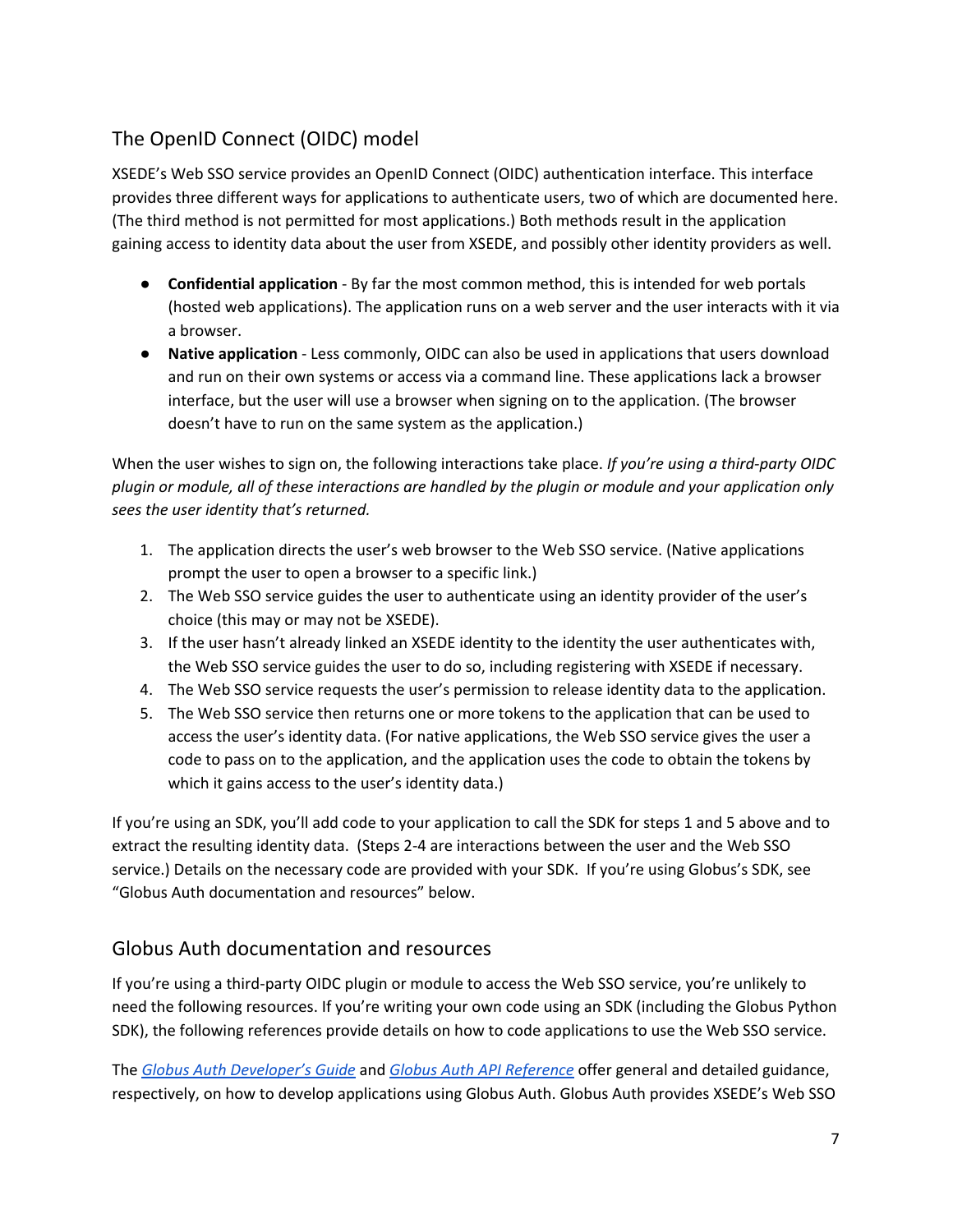service. When using these references, bear in mind that you're following the special XSEDE Web SSO instructions described in the previous section, and this affects the service's behavior.

The Globus [Python](http://globus.github.io/globus-sdk-python) SDK provides a high-level Python interface for the Web SSO service. Using the Python SDK will simplify your application code and make the interaction with the Web SSO service easier to understand and debug. The SDK [Tutorial](https://globus-sdk-python.readthedocs.io/en/latest/tutorial/) provides several simple examples that use the SDK for authentication, though it's important to notice that the examples use the native application method (for locally installed applications), as opposed to the confidential application method used by web portals.

Globus's *Modern [Research](https://docs.globus.org/modern-research-data-portal/) Data Portal* is a design pattern used in application developer tutorials that illustrates how to develop a portal using Globus Auth and related services. It includes code, a working portal that you can install on your own server, and a narrative code walk-through explaining how the code works.

The Globus Jupyter [Notebooks](https://github.com/globus/globus-jupyter-notebooks) GitHub repository provides interactive Python examples that use Globus Auth. The examples are meant to be run in Jupyter notebooks, an interactive, web browser-based Python environment that you can install on your own system.

Finally, the GitHub [repository](https://github.com/lliming/globus-id-explorer) for the XSEDE Globus ID Explorer application (see description below) provides simple, but good, example code for a web portal using the Web SSO service.

# <span id="page-8-0"></span>How to get help

### <span id="page-8-1"></span>Technical support

The Web SSO service is supported by Globus team members who participate in the XSEDE Help Desk [\(support@xsede.org\)](mailto:support@xsede.org). Application developers and application users who need help with the Web SSO service should send email to [support@xsede.org](mailto:support@xsede.org). Help Desk personnel should assign Web SSO tickets to the Globus members of the Help Desk team.

#### <span id="page-8-2"></span>Notify XSEDE support staff about new applications

When you get your application working with the Web SSO service, please send a brief email message to the XSEDE Help Desk [\(help@xsede.org](mailto:help@xsede.org)) describing how your application uses the service. It will speed our response to any support questions that come up later. Please tell us the Client ID from your application registration, the OIDC plugin/adapter/module or SDK your application uses, and the specific identity claims used by the application. Please also confirm that you set the Required Identity setting to "XSEDE" as described in "Registering your application." If you mention that this information is for use by the XSEDE XCI team, it will help us record the information in the right place.